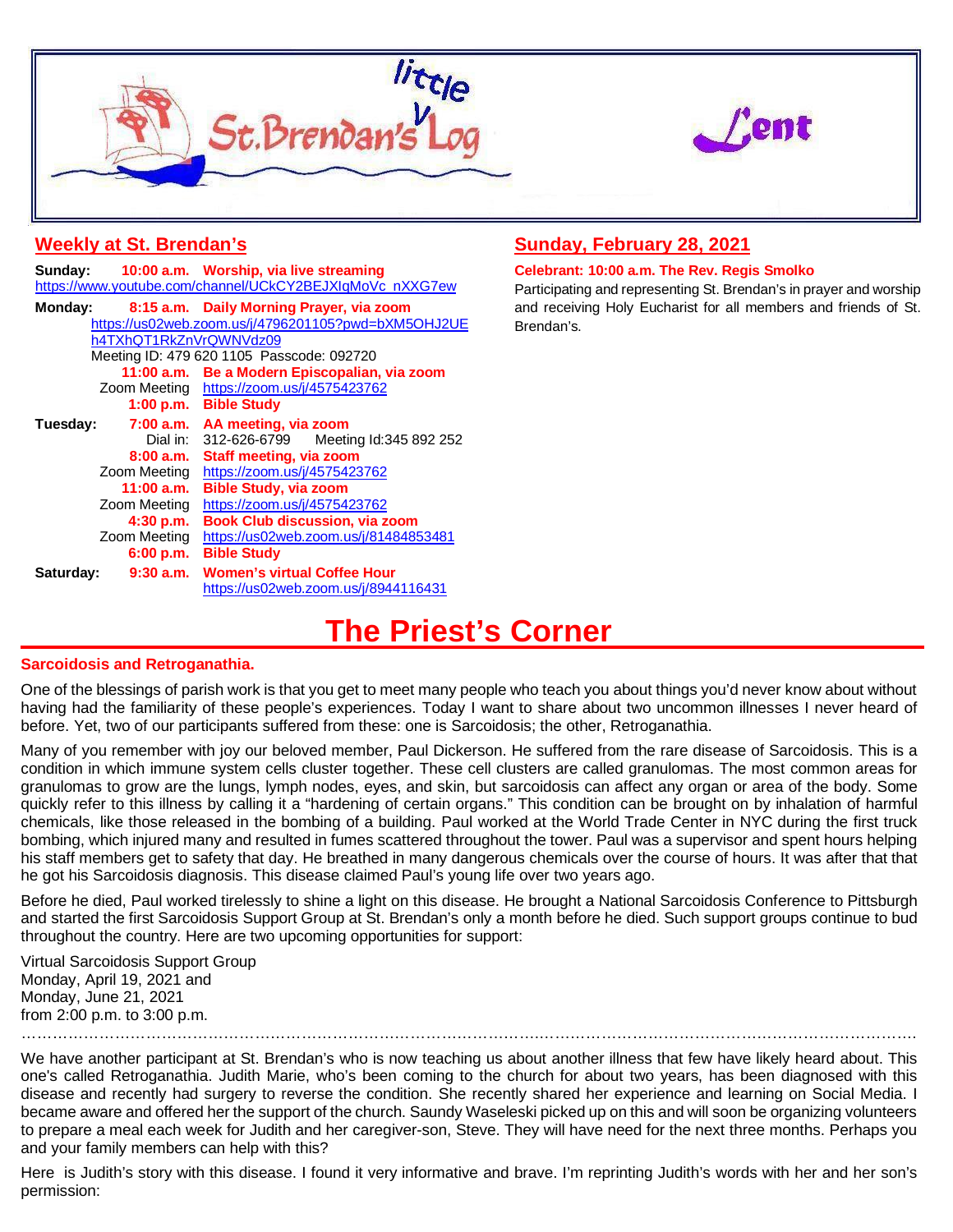Good morning friends,

I've been down for the count since last Wednesday. A quick fact about me …. I have had to struggle to breathe and therefore sleep since I was a child. While others talked about how refreshed they felt after a good night's rest, I could only imagine. I felt terrible every morning. I actually would fall asleep in my classes in elementary school. I began a journey 2 1/2 years ago to find out why. I was diagnosed with "retroganathia." My jaws are tilted back into my face just enough to obstruct my airway if I lay down or doze off. The slightest relaxation sends my body into a "fight or flight" mode. This triggered many physical problems as well as the dependency on a machine to help me breathe when I was in my 40s. I have endured too much time in the dark while the world slept, contemplating. "You're just a light sleeper" is what I heard from roommates in college. Naturally, I would push through whatever responsibilities were at hand. I wanted to keep up with all the sleeping humans. My "insomnia" was helpful as a mother because I was always available to chat with my children no matter what the hour. My problem probably hurt my marriage.

I pushed myself to find answers. I started researching and interviewing doctors here in Pittsburgh and Florida. I read books, joined groups around the world with others who have my condition. There are many of us. There is even a book written about how this condition is on the rise. Last Wednesday I bravely put myself at the mercy of modern medicine and had double jaw surgery to tilt the bones in my face properly so I can breathe. The X-rays of my obstruction were alarming. My surgeon is a talented man named Dr. Richard Bauer. The surgery went very well. I need my friends, my family and my fellow human beings' support right now. I'm scared. This recovery is hard and very complicated. Please pray for me. Please walk with me as I try to get to a place of peaceful sleep. Love, Judith

When you get a request to help with meals, please consider this one of the potential Lenten practices we are invited to. If you do not get an invite to sign-up in the poll, and you'd like to, please let Katie know, and she'll connect Saundy with you for getting a day to prepare a meal for Judith and Steve.

May your Lent be blessed. Please pray for all our beloved Brendanites who are suffering through painful conditions. And please lend a hand where and when you are able.

### **God bless you, Regis+**

Also, please continue to pray for Trish Galone and Neil. Trish had to be hospitalized at Moffitt due to some complications.



**Help Wanted.** Looking for a way to stay connected at St. Brendan's while Covid is keeping us apart? Here's a place where your help is needed. The Merry Meal Makers is a parish ministry that helps members during a trying time with a delivered meal. The M&M volunteers prepare (or purchase) a meal and take it to a parishioner who has been ill, lost a loved one, delivered a baby or is in a similar situation. You can imagine how much more stressful these events are during the pandemic, when many of us are alone or cut off from each other.

Volunteers are notified when a parishioner's need arises and receive a list of dates from which they can choose to bring a meal to that person. This is a simple but important ministry, and most of the work is done at home. If you'd like to help, please contact Saundy Waseleski at 412-741-8727 or [swaseleski@comcast.net.](mailto:swaseleski@comcast.net)

### **Senior Warden's Corner**

**When I was a boy,** I got a huge kick out of an irreverent book by W. C. Sellar and R. J. Yeatman called *1066 and All That***.** Wikipedia calls it "a tongue-in-cheek reworking of the history of England," which is fair. But it is more accurately a parody of every boring, indigestible, fact-packed history textbook that a British grade school student ever had to endure. One of its most endearing characteristics is that, with absolute confidence, it categorizes each historical event as either a Good Thing or a Bad Thing. (The capital letters are critical, by the way, because they signal the authors' unassailable assurance that they do have the authority to make these pronouncements.)

This Friday (God and the Pfizer Corporation willing), I should get my second COVID shot up at Butler Memorial Hospital. This, surely, is a Good Thing. But if we have learned one lesson in the past twelve months, it is that real life seldom sends us events that are unalloyedly good or bad. Like so many people, therefore, I'm pleased and relieved about my imminent inoculation but at the same time very much aware that the vaccine is not 100% effective and that nobody yet knows whether I could still serve as an asymptomatic carrier of the virus. So I certainly won't be tossing out my face masks anytime soon.

As you know, I hope, St. Brendan's has a Reopening Committee that is keeping a careful eye on the COVID landscape around us. They are wise enough, individually and as a group, to know that the situation we find ourselves in as a worshiping community is neither a Good Situation nor a Bad One but a perplexing mix of promising signs and continuing reasons to be cautious. No decision we make will be either all right or all wrong, any more than those that we have taken in the past year can be described in such upper-case terms. But with careful analysis and assessment and with a lot of prayer, the Committee and the Vestry will continue to try to figure out when and how we can adjust our ministries and our life as a parish to go where the Holy Spirit is leading. Please include the Reopening Committee and the Vestry in your prayers from time to time--that at least will be a Very Good Thing Indeed.

#### **Tim Austin**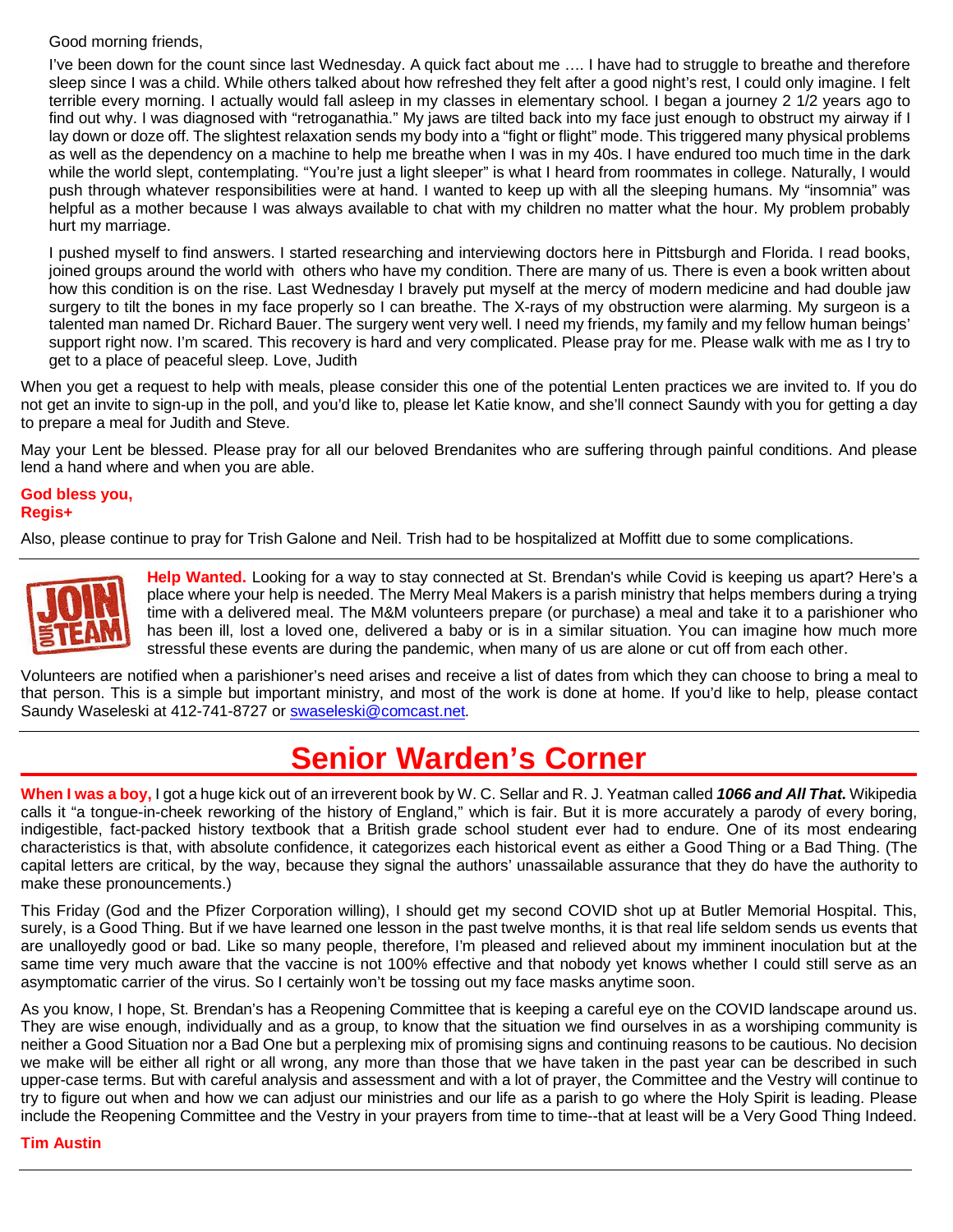**Fr. Regis is seeking help with this unique issue:** Does anyone know how one room in an apartment can be soundproofed or "noise-cancelling additives" can be installed so that the occupant can have a quiet place to sleep and restore in?

The individuals are not in a position whereby they can simply move. Much of the noise comes from above, and significant attempts to encourage the solution have been made, but to no avail. (This is one case where the "eviction moratorium" is causing extreme distress for many.) Any tips will be very welcomed. Please contact Fr. Regis with suggestions [regissmolko@icloud.com.](mailto:regissmolko@icloud.com)



St. Brendan's Women's Get Together - All St. Brendan's women are welcome to "drop in" to chat on Saturday mornings at 9:30 am. The link is [https://us02web.zoom.us/j/8944116431.](https://us02web.zoom.us/j/8944116431)

# **The Children's Corner**

In the summers, I like to look at the sky and night and try to pick out the stars I know by name. Did you know that every star has a name? In this week's Old Testament reading, God and Abraham are talking. Abraham is an old man by this time and I mean OLD. He's 99 years old but he and his wife Sarah have never had any children. Abraham is rather sad and God tells him not to worry. I promise you, that someday, you will have as many children and grand-children and great-grand-children as there are stars in the heaven. That your family will be kings. I promise this and you know, I'm God and I always keep my promise.

So when I look in the sky at night I think about all of Abraham's children. Then I remember in science, my science teacher taught me, when we look at the sky we are looking at history. That the same stars I am looking at, Abraham may have looked at with God. That night when God made Abraham that promise.

And you know what? David, who wrote many of the Psalms we read each week, is a child of Abraham. And so was Joseph and so was Jesus. And David, Joseph, and Jesus may have seen some of the same stars Abraham and you and I see in the sky. Image that. God not only keeps promises, but just like the rainbow in last week's reading, God lets you and me in on the promises and the secrets. We know where to look to see the reminders that God keeps promises.

We make promises in church – the first promises for us made at Baptism promise some pretty big stuff. The really big stuff, opening our hearts to God's grace and filling us with God's holy and life-giving Spirit, are a bit out of our hands, but keeping us together as a church, loving others, and going into the world to witness to God's love.

We can help others like our parents around the house or our neighbors with chores, or we can make cards showing we care for each other, and we can smile when we see someone who needs our smile. When we keep these promises we are living into the promises we made at our Baptism to be members of the church.

But just like there are millions and billions of stars in the sky, there are millions and billions of children of Abraham. I am one and so are you are.

#### **Peace, Julie+**

**During this 2021 Lenten season,** Bishop McConnell invites us all to participate in **Five-Minute Lent** on Monday through Saturday evenings from 7:00-7:05 PM via Zoom. Five-Minute Lent begins on Thursday, February 18, and will run through Wednesday, March 31 (the day before Maundy Thursday). The series is called *Expecting Life* and will follow John 12 verse by verse, which is the chapter just prior to Jesus' passion, crucifixion, death… and resurrection. **The Zoom link is:** [https://us02web.zoom.us/j/82717703921?pwd=MGpHMHNVZGF0Vi9xSjl1dDNmc3hkZz09](http://r20.rs6.net/tn.jsp?f=001bHiX0m8TDUa_uOBusSwz45gYv12RRc-NmDKiBfBvZI61U4u9f-HitevCIEjxWGQgspe3s-neNCysC3EsjBoh6FKfzrQw9qrICvyptHoHoTSaYcfTe97ong4Us_e_rYS3zg-NBwT9YCyqL1uFZqiRjd_ezplVvvJhW7vIDbMAitrR-jH19p15l-XJWr7jlLYfYyxcKnNYB14sZ3SmaaQj_mhcTvvxS3Qz&c=NDkSvLg9GnOw-9g5yfRLXDHNhrFSoQFnGcuohRcQFgs3rHuPzRcIxA==&ch=xFxuDaO7dE_effyf0SDGf-4-NLQiUcaiPhXlcPqQsWkvP_FzXR9jXw==) **Passcode: Lent**



**February is Black History Month!** In honor of Black History Month, the Unitarian Universalist Church of the North Hills is holding an event relating to Black history every Friday night in February at 8:30-9:30pm. The group will watch a short Ted talk followed by a discussion of the video. It should be a lively and thoughtful discussion, and best of all, no reading involved!

#### **If you missed the event last Friday, no matter! Each lesson is independent of the others. So, please join the Unitarians along with other Brendanites at 8:30 p.m. on Friday, February 26.**

This is an opportunity to meet our Unitarian neighbors right down the street from us. If you would like to attend, please send your name and email address to [scregistration@uucnh.org.](mailto:scregistration@uucnh.org)



**The Haitian project**. The two school buses destined for Haiti are being moved to Smith Campground near Butler to allow space to load them with bags of summer clothing, shoes, sewing equipment, medical equipment, etc. You can leave your donations at the "Haitian" container outside St. Brendan's entrance.

**CRIES Advocacy. (Christian Response In Emergency Situations)** This week we are supporting the work of two organizations. One is Brother's Brother Foundation, who respond to natural disasters. The other is Episcopal Relief & Development, who also respond to natural disasters. Both organizations receive the tithe from CRIES Advocacy every month.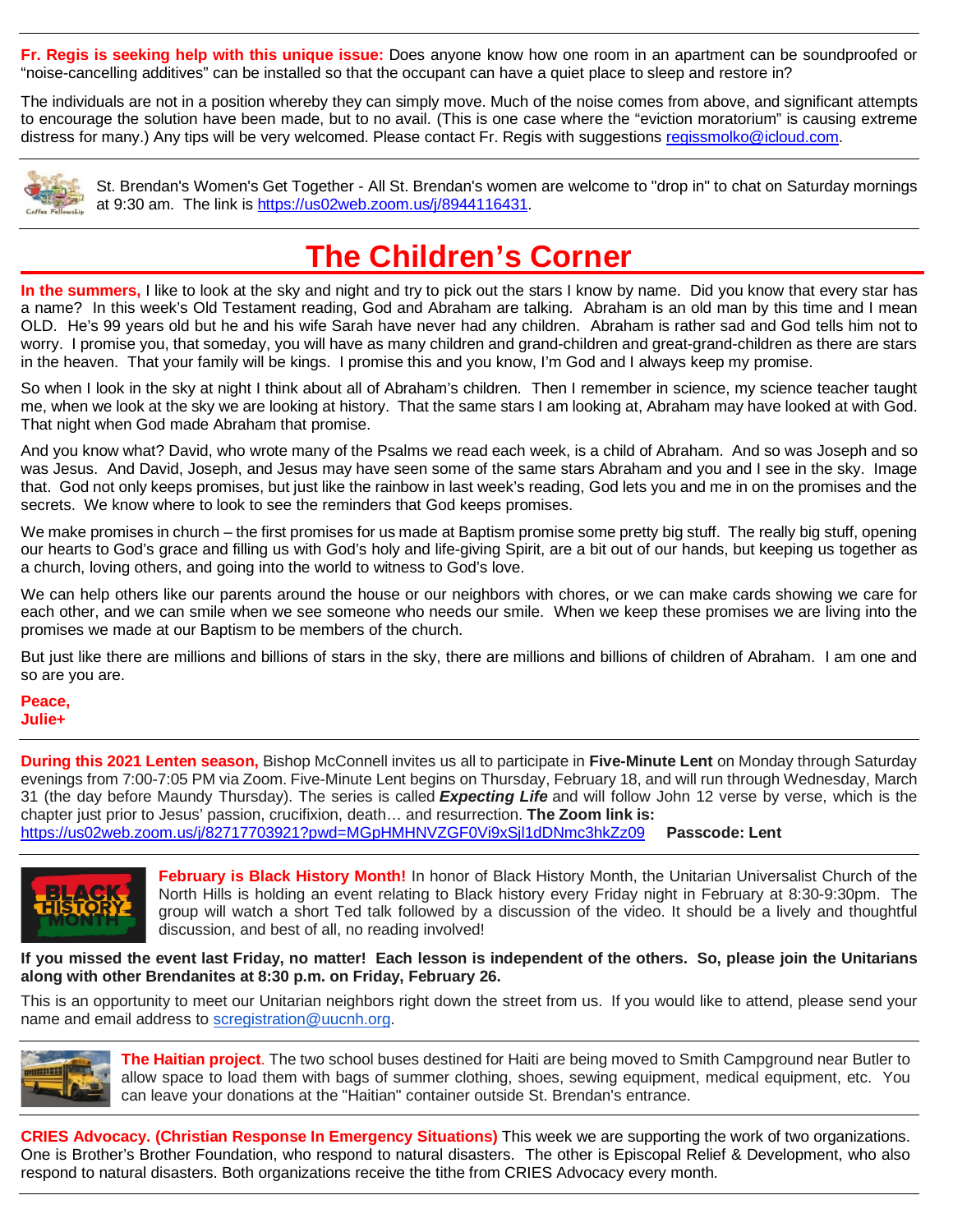

**Do you have a special prayer request?** Contact Ruth Horton [rvhorton@gmail.com.](mailto:rvhorton@gmail.com) Pastoral Care Ministry members will include those persons in daily prayers or send out a prayer via text or email to someone if requested. All prayers and requests are kept confidential.

**News from Diocesan Council:** The ECW (Episcopal Church Women) will be making grants to support hand-on ministries that help children, adults and families in need of assistance with food, nutrition, health care, housing, education and counselor. For more information contact Joyce Donadee.



**You can help.** We have tubs outside to the right of the front doors for any food donations. Or, if you wish, checks can be sent to St. Brendan's and we will convert them into grocery gift cards. We have now discovered a new mission. There are halfway houses in lower income areas who share any donations to them with their neighbors, and we will be supporting them with some of our food donations. This gives those residents a sense of meaningful purpose, being the ones to share rather than the ones in need. We will continue distributing food to the North Hills Food Bank and the Community Outreach.

**Need food?** We can help. If you or someone you know has a food shortage, contact the church and we will be happy to help.

#### **Dear Friends of St. Brendan's,**

St. Brendan's Episcopal Church would like to thank, and request your prayers for, the following parishioners and friends or family of parishioners. Each is a medical professional or an emergency first responder who is helping people cope with the Coronavirus outbreak. They are using their skills and risking their own well-being by tending to those whose health has been threatened.

We are grateful for their selfless dedication and ask that God watch over them, keep them safe and give them both strength and rest. We hope that you will join the church in thanking and praying for:

| <b>Kimberly Becker</b> | Maddie Bell                     | Kate Burnett        | <b>Frank Casey</b>                      | <b>Bob Cerra</b>      |
|------------------------|---------------------------------|---------------------|-----------------------------------------|-----------------------|
| <b>Brenna Conroy</b>   | Adele Cotter                    | James Cotter        | Laura Dugan Demers                      | Nicholas Demers       |
| Andrea Dickerson       | Franklin Park Police Department |                     | Franklin Park Volunteer Fire Department |                       |
| Rebecca Donadee        | <b>Chris Fleissner</b>          | Amanda Gagnon       | Jeff Gagnon                             | <b>Shelley Gagnon</b> |
| <b>Betsy Gentile</b>   | Lynne Gloor                     | Ann Hockenberry     | Beth Lutz Hoffman                       | Eric Hood             |
| John Jacobs and staff  | Kerri Jensen                    | Dr. Ken Judson      | Luke O'Neill                            | <b>Kim Pierce</b>     |
| Becca Sands            | <b>Warren Sands</b>             | <b>Andrew Smith</b> | Justin Zeigler                          | Cindy                 |
| Jennifer               | Julie                           | Mike                | Patrick                                 |                       |
|                        |                                 |                     |                                         |                       |
|                        |                                 |                     |                                         |                       |

**Prayer for our medical personnel and first responders.** Lord, please bless and care for all healthcare workers and first responders. Grant them wisdom, knowledge, skill and compassion so that they may be instruments of Your healing power for those they serve and care for. Give them strength and support. May they be able to do their work in a spirit of love and kindness and mercy. Keep them safe and well as they make personal sacrifices on behalf of Your community. Amen.